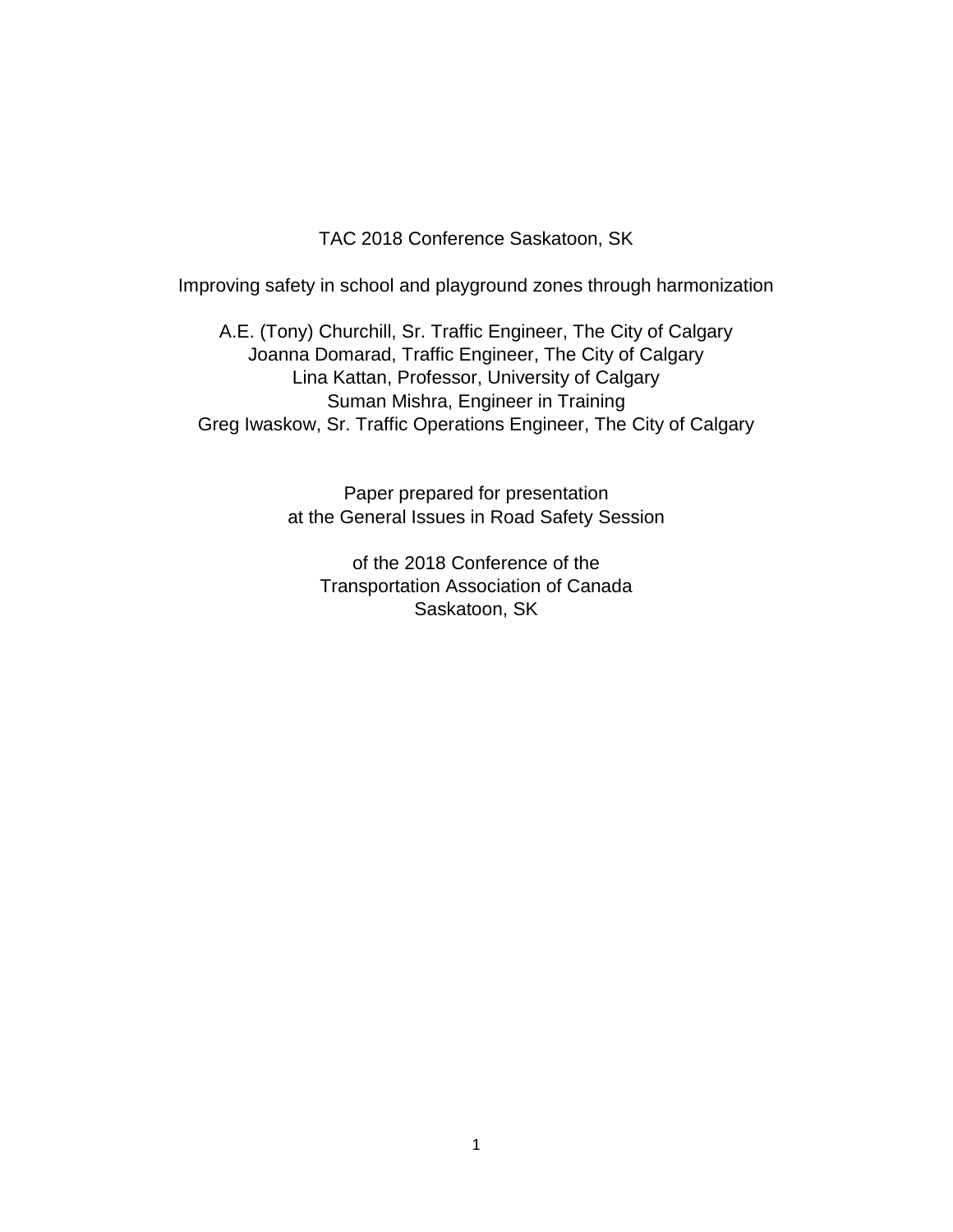## **Abstract**

Public demand for improving safety on our roads continues to be a top concern in Calgary and across Canada. This demand is most pronounced around schools and playgrounds where concerns for the safety of children are greatest and where we also know that children are overrepresented in collisions. Safety improvement in these areas of Calgary has been approached from several angles but one recurring issue was the different times and different days of effect for the two zone types, playground and school. This resulted in inconsistent expectations and confusion for motorists and a perception that non-compliance with reduced speeds was occurring due to the inconsistency of the zone days and hours. Between 2014 and 2016 Calgary's school and playground zone times were harmonized, followed by a conversion of school zones to playground zones. An evaluation of School and Playground Zone Harmonization was recently completed to determine the impacts the changes had on operational speeds and collisions as indicators of road safety.

The key findings of the evaluation are:

- The mean speed decreased from 36 km/h to 30 km/h during zone hours.
- Reduction in speeds with an increase in speed compliance showing that most drivers are aware of the changes and adhering to the new zone timing.
- Overall, the number of collisions involving pedestrians within school and playground zones decreased by 33%, with a 70% decrease between 5:30 pm and 9 pm.
- The collision rate decreased from 0.049 to 0.011 collisions per million vehicle kilometers of travel per year.
- Based on a survey conducted, 58% of respondents knew the exact start time of school and playground zone, whereas 73% knew the end time. More than 80% of the respondents find it easier to remember the zone times with single zone type that is consistent throughout the year.

The results of the study will be of interest for road authorities who balance 1) reduced speeds to 'logical' time windows by maintaining both playground and school zones, and 2) harmonization of zones and times to increase uniform behaviour resulting from clear(er) motorist expectation. The findings of this study create some interesting questions regarding the validity of having two types of zones and present a case for a single type of speed zone to simplify the driving task for motorists which will be discussed along with potential avenues of future research.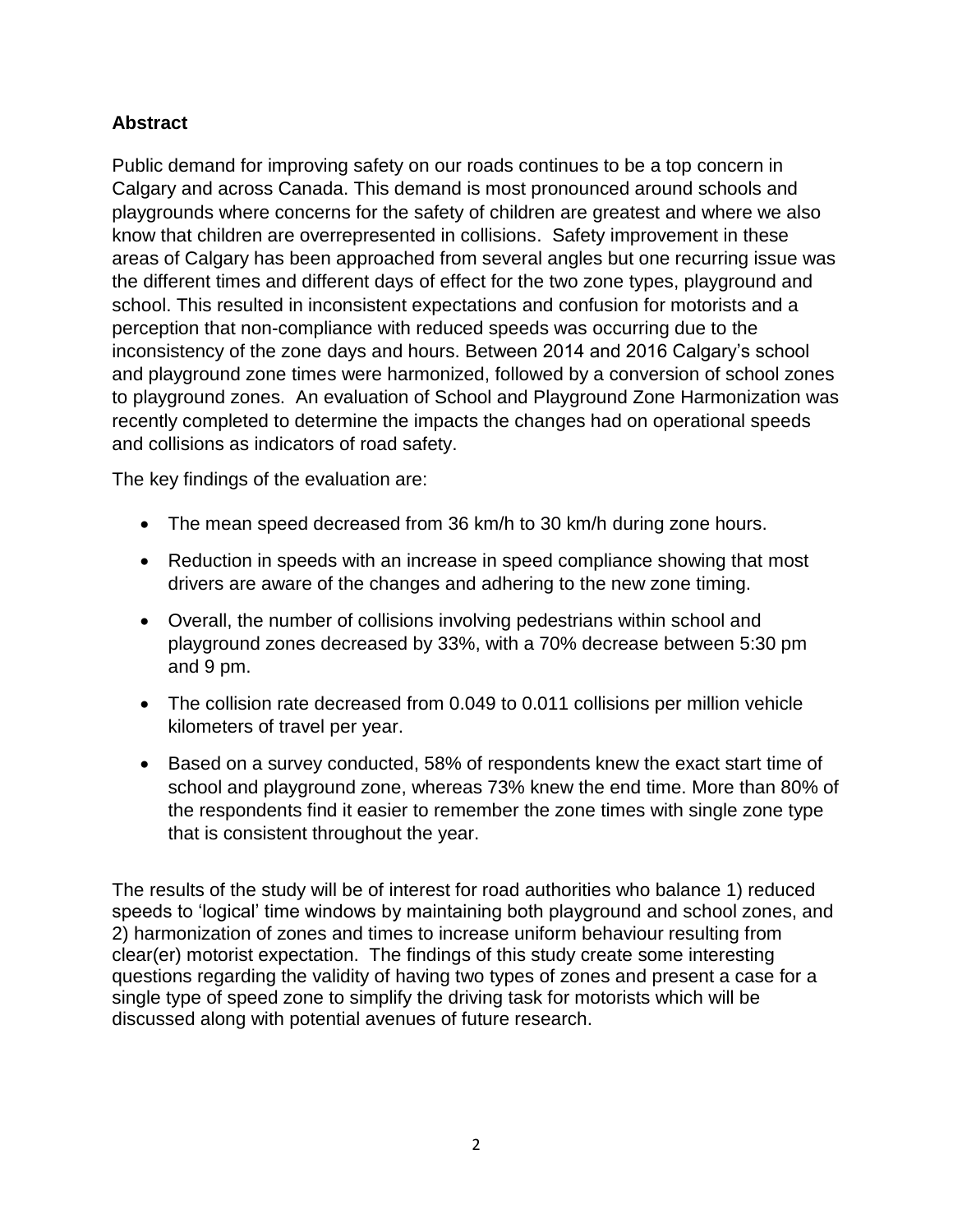### **1 Introduction**

Calgary has made use of school zones and playground zones for decades to improve the safety of children near the places where we expect higher concentrations of vulnerable road users, many without the physiological and cognitive ability, skills or knowledge to safely interact with traffic. The difference between Zones and Areas is important to note: Zones have reduced regulatory speed limits while Areas serve as a warning to motorists but without a change in speed limit. The selection of a zone or area is influenced by many factors and the guiding document for most municipalities is the TAC *School and Playground Zones: Guidelines for Application and Implementation* (2006). Although the presence of these zones does assist in moderating speeds and increasing motorist awareness of the need to watch for pedestrians and cyclists, there are frequent requests to improve compliance. These requests come in many forms but generally fall into two categories: increase awareness of the zone and increase compliance in the zone.

Calgary previously studied measures to increase awareness of motorists entering zones and found that the existing and standard signs are generally good at this task and that the group of motorists who would comply with the speed limit but are unaware they are in a zone is relatively small (1). Efforts to improve compliance have generally been approached from an education and enforcement angle, but more recently increased effort has been placed on traffic control enhancements, traffic calming and physical measures to assist in moderating speeds. A commonly referenced concern was the uncertainty about the type of zone motorists were entering as well as the days and hours that the zone was in effect. This paper summarizes the process Calgary followed to harmonize the zones and our evaluation of the effects of the change.

## **2 Speed, Human Factors and Traffic Safety**

Before continuing with the Calgary case study, it is important to highlight the link between speed and collision outcomes. Many of the rationale for our geometric design and traffic control standards are largely based on speed, whether posted (~desired), design (~assumed), or operating (~reality). These standards most clearly take this into account based on PIEV time (perception, intellection, emotion and volition) and the associated time/distance to complete a movement whether stopping, changing lanes, etc.

There have been great advances in our professional and scientific knowledge about the relationship between speed and traffic safety outcomes since Solomon's work in 1964 which, unfortunately, continues to be a popular mythology despite being based on a biased data set and obsolete methodologies. Research on this topic since the 1990's has clarified the relationship and has consistently demonstrated that increases in speed results not only in increased severity of collisions but also increased frequencies of collisions (2).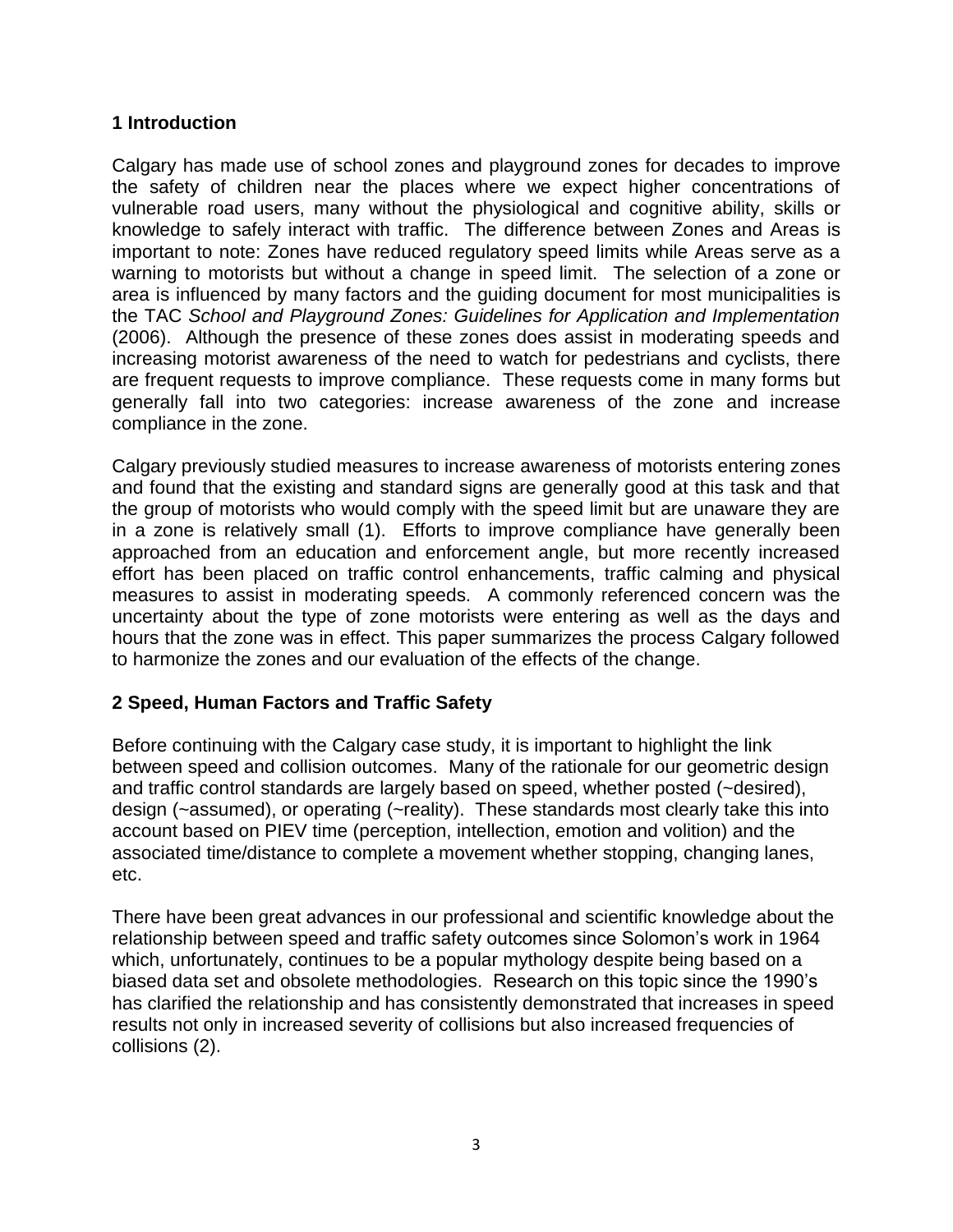Scientific research over the past few decades has been focused, in large part, on the survivability of collisions as a function of impact speed (kinetic energy =  $\frac{1}{2}$  M V<sup>2</sup>) and bio mechanic limits of the human body. The International Transportation Forum recently released a report summarizing the latest literature on the subject (3). The report highlights the Nilsen Model and the underpinnings of 'reasonable speeds' common to Vision Zero, Safe(r) System(s) and Sustainable Safety approaches to improving traffic safety. The Nilsson Model has recently been calibrated for various environments but a general rule of thumb is that a 1% increase in speed will result in a 2% increase in collisions, 3% increase in injury collisions and a 4% increase in fatal collisions. Reasonable speeds are defined as having a fatality risk of approximately 10% for vulnerable road users at impact speeds of 30 km/h, vehicle occupants in side impact speeds of 50 km/h and vehicle occupants in head-on impact speeds of 70 km/h. If there is no risk of these types of collisions higher speeds may be considered. In summary, there are many well founded reasons to moderate speed in these zones.

One of the main rationale behind uniform application of standards, including speed limits, is to meet the expectations of users; if someone knows what to expect they are less likely make an error and, therefore, more likely to act in a predictable manner. For these reasons, harmonization of the times and zones eliminates the guess-work of if a zone is in effect on a certain day or at a certain time of day. Another complication with time of day or day of week variations in traffic control is that motorist may believe that outside of the posted times a risk of conflict does not exist; this is notable in Calgary where many motorists reported that there are no children out after dark, and yet collision data shows that a significant number of children (and adults) were being struck in playground zones after the 'one hour after sunset' end of the zone time. Furthermore, confusion regarding the effective times existed even though the days and hours were posted on each sign.

## **3 Calgary's approach to Harmonizing Reduced speed zones**

On 2014, June 1, the Province of Alberta brought into force an amendment to the *Traffic Safety Act* which enabled municipalities to set start and end times for playground zones. Calgary had approximately 1510 playground zones, some of which at school sites, and 180 school zones requiring motorists to reduce their speed to 30 km/h. Prior to the legislative change in Alberta, school zones were in effect on school days from 7:30 a.m. to 5:00 p.m. and playground zones were in effect daily from 8:30 a.m. to one hour after sunset. One hour after sunset varies by about five and a half hours in Calgary throughout the year, from 5:30 p.m. to 11:00 p.m. The different start and end times for each zone were reported to be confusing to the general public. Local school boards and communities voiced their preference for a consistent start and end time for both school and playground zones through public consultations on the subject.

Discussions were held with eighteen Alberta municipalities and districts about the potential to coordinate playground zone timing and create consistency for drivers in the Province. As part of the study into playground zone times, a number of external stakeholders were also engaged including the Calgary Board of Education, the Calgary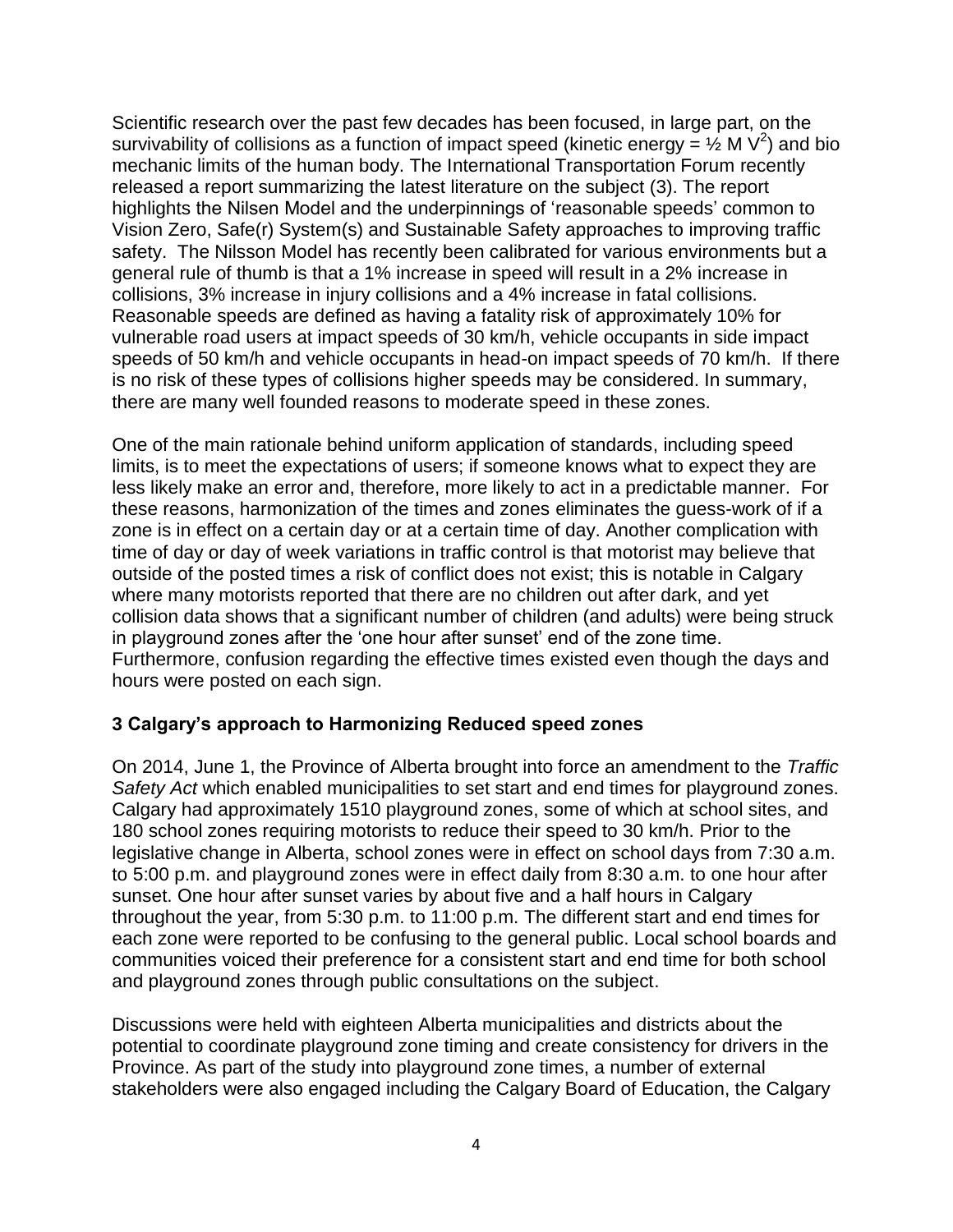Catholic School District, the Federation of Calgary Communities, the Alberta Motor Association, and Calgary Police Service. All of these stakeholders were supportive of changes to harmonize playground zone times in Calgary.

Calgary City Council approved the plan to harmonize times and zones in June 2014 (4).

### **4 Implementation**

Following Council's approval of changes to the Traffic Bylaw (29M96) for the school and playground zone hours, implementation of the changes was undertaken in a two-stage process:

- 1) The hours of the existing playground and school zones were changed on the existing signage through the use of vinyl decals that overlaid the posted times on each sign with the revised hours. This step was undertaken as it allowed a quick conversion to align the hours of the two zone types immediately after the bylaw changed prior to the beginning of the new school year. This stage required changes to 4335 signs at a cost of \$127,000 and was completed by September 2014.
- 2) As per the request from the City's two school boards during the consultation process, all existing school zones in Calgary were replaced with playground zones. This stage required replacing 1800 existing signs at a cost of \$545,000 and was completed by September 2015 before the start of the 2015 school year.

In addition to the costs and time required to change signage, a robust public education campaign was carried out collaboratively by the City and the Calgary Police Service at a cost of approximately \$30,000.

## **6 Evaluation**

A report to evaluate the School and Playground Zone Harmonization was commissioned to determine the impacts that harmonization had on safety and was conducted by the University of Calgary through the Urban Alliance Partnership to maintain a level of independence. The report evaluated the effects on speed, collisions, and motorist perceptions of the harmonization where the City of Calgary supplied the speed data, the Calgary Police Service provided the collision data and the Citizen's View online panel provided public survey data. The report is publicly available online at Calgary.ca (5). The results of the studies are presented below.

### **6.1Before-After speed study**

The main purposes of the speed study were to determine whether there was a reduction in speed after the changes in the regulations of school and playground zones were implemented in Calgary as well as to determine the percentage of speed compliance by road users. The before speed data for playground zones was collected on August 2013,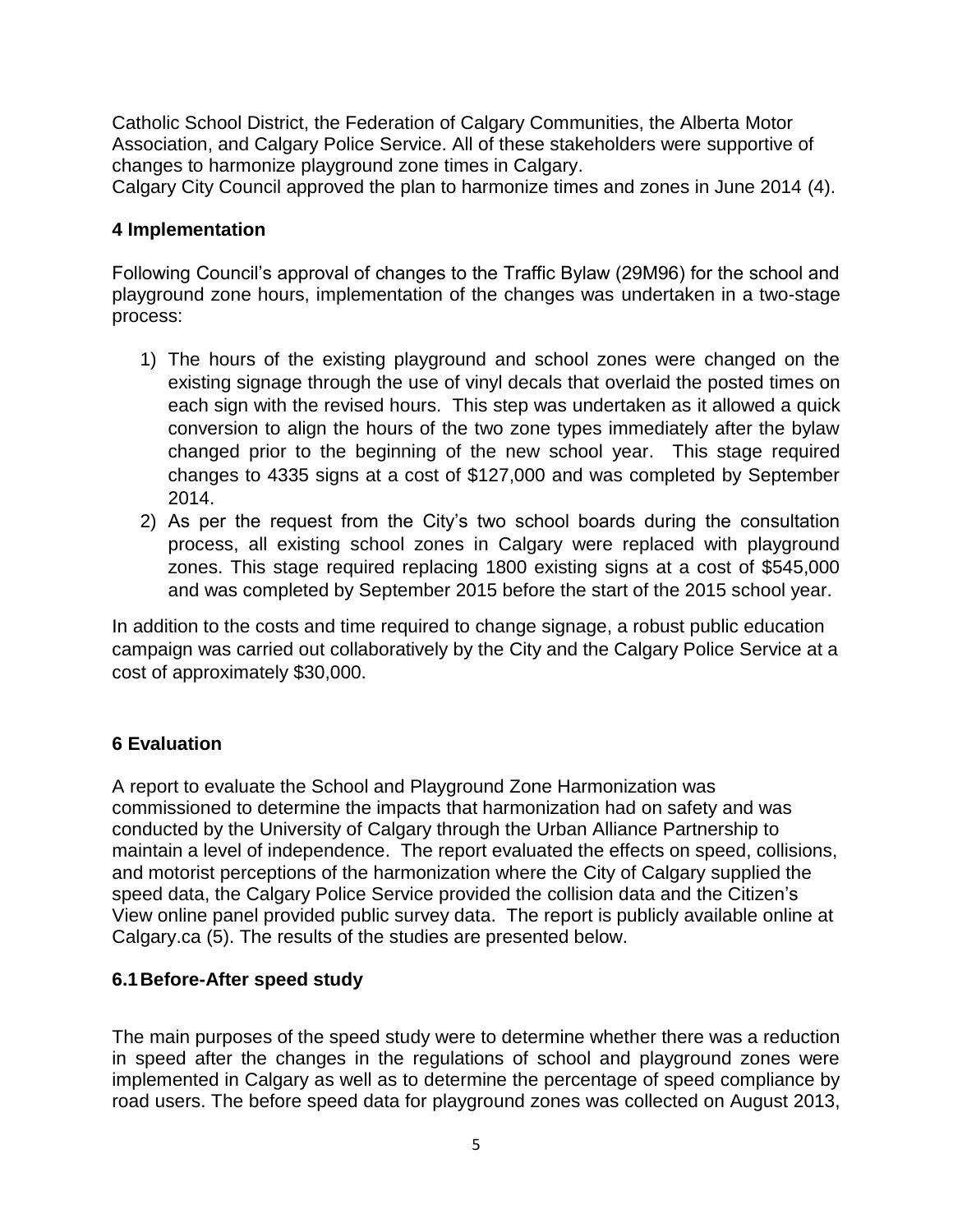and the before speed data for school zones was collected in September and October 2013. After the regulation changes were made where the times of the playground and school zones were harmonized and school zones were converted to playground zones, the after speed data was collected in May and June 2017. After data were collected for 11 playground zones and 18 school zones throughout the city.

The overall average speed in all school and playground zones before harmonization was 35.9 km/h, and the standard deviation was 11.8 km/h, whereas after harmonization, the speeds decreased to 30.1 km/h and 6.7 km/h, respectively. The  $85<sup>th</sup>$  percentile speed before and after harmonization were 49.2 km/h and 37.2 km/h, respectively. The mean and 85<sup>th</sup> percentile speeds for both the before and after cases were significantly less than the default speed of 50 km/h at a 95 % confidence level. If we consider school zones and playground zones separately, both the mean speed and 85<sup>th</sup> percentile speed decreased after harmonization.

When the mean speed and  $85<sup>th</sup>$  percentile speed were observed during different time periods of the day, 6 p.m.-9 p.m., 7 a.m.-9 a.m. and 2 p.m.-5 p.m., the values were lower after harmonization compared to the values before harmonization. The values were significantly lower than the default speed of 50 km/h and higher than the reduced speed limit of 30 km/h at a 95 % confidence level.

A t-Test was used to check whether the mean speed in school and playground zones after harmonization was significantly less than before harmonization. The test was done for two time periods from 8 a.m.-9 p.m. and 6 p.m.-9 p.m. For both time periods, the ttest showed that the null hypothesis, "mean speeds were not significantly different," was rejected, which indicated that the mean speed after harmonization was significantly less than before harmonization at a 95% confidence level. Table 1 shows the mean speed, 85th percentile speed, simple compliance and high-end compliance percentage (up to 10 km/h above the posted speed limit) in school and playground zones for all considered cases. There were more than 700 observations for all cases except in playground zones between 7 a.m. and 9 a.m., which had 446 observations.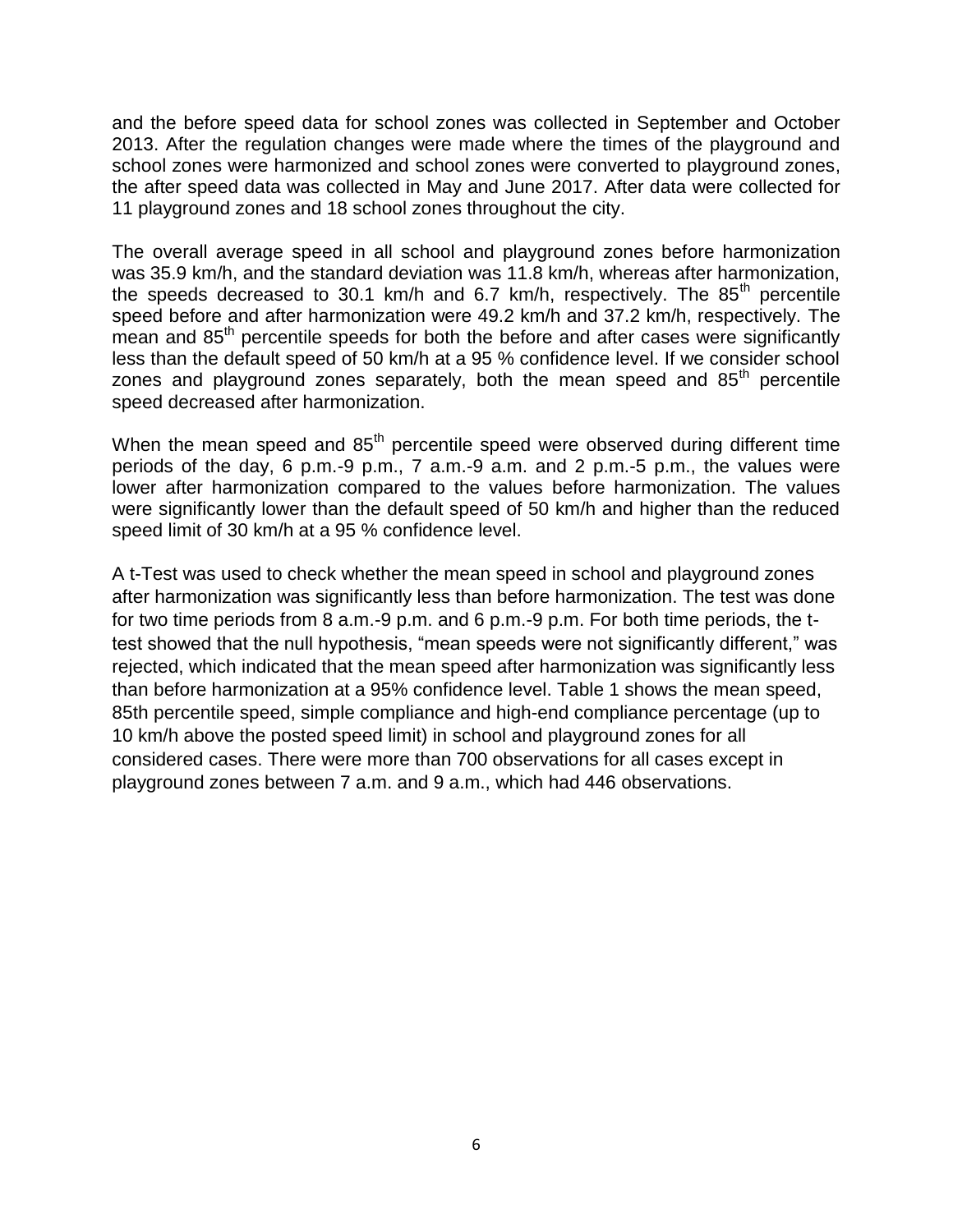|               |                 |      | <b>Before</b>                         |        |               |             |                             | After (All Zones are playground zones) |               | Change in % compliance        |          |                | Change in speed             |
|---------------|-----------------|------|---------------------------------------|--------|---------------|-------------|-----------------------------|----------------------------------------|---------------|-------------------------------|----------|----------------|-----------------------------|
| Time          | Type of Zone    | Mean | 85 <sup>th</sup> Percentile           | Simple | High-end      | Mean        | 85 <sup>th</sup> Percentile | Simple                                 | High-end      | Simple                        | High-end | Mean           | 85 <sup>th</sup> Percentile |
|               |                 |      | Speed(km/h) Speed(km/h) Compliance(%) |        | Compliance(%) | Speed(km/h) | Speed(km/h)                 | Compliance(%)                          | Compliance(%) | Compliance(%)   Compliance(%) |          | Speed(km/h)    | Speed(km/h)                 |
|               |                 |      |                                       |        |               |             |                             |                                        |               |                               |          |                |                             |
| 8 a.m.-9 p.m. |                 |      |                                       |        |               |             |                             |                                        |               |                               |          |                |                             |
|               | School Zone     | 36.3 | 49.6                                  | S      | 71            | 30.1        | 37.1                        | 79                                     | 5             | 26                            | 26       | 2              | 12.5                        |
|               | Playground Zone | 31.4 | 38.6                                  | 8      | 88            | 50          | 37.1                        | 8                                      | 96            | 12                            | oo       | $\frac{4}{11}$ | $\frac{5}{11}$              |
|               |                 |      |                                       |        |               |             |                             |                                        |               |                               |          |                |                             |
|               |                 |      |                                       |        |               |             |                             |                                        |               |                               |          |                |                             |
| 6 p.m.-9 p.m. |                 |      |                                       |        |               |             |                             |                                        |               |                               |          |                |                             |
|               | School Zone     | 45.2 | 56.3                                  | 78     | ஜ             | 31.6        | 38.9                        | 73                                     | g             | ۴                             | 0        | 13.6           | 17.4                        |
|               | Playground Zone | 31   | 40.5                                  | 70     | 92            | 29.9        | 37.4                        | 8                                      | 95            | $\Xi$                         | m        | $\Xi$          | $\frac{1}{2}$               |
|               |                 |      |                                       |        |               |             |                             |                                        |               |                               |          |                |                             |
| a.m.-9 a.m.   |                 |      |                                       |        |               |             |                             |                                        |               |                               |          |                |                             |
|               | School Zone     | 33   | 47.6                                  | 8      | 52            | 30          | 38.6                        | K                                      | 95            | ።                             | Ξ        | m              | ø                           |
|               | Playground Zone | 34.9 | 46.4                                  | 49     | 8             | 31.8        | 40.1                        | 11                                     | g             | 22                            | $\Xi$    | $\frac{1}{2}$  | 63                          |
|               | Both            | 33.1 | 47.5                                  | ۵Ś     | œ             | 30.3        | 38.9                        | 76                                     | ङ्क           | $\Xi$                         | 9t       | 2.8            | 8.6                         |
| 2 p.m.-5 p.m. |                 |      |                                       |        |               |             |                             |                                        |               |                               |          |                |                             |
|               | School Zone     | 32.7 | 4                                     | 67     | 38            | 29.4        | 35.9                        | 33                                     | 5             | $\frac{6}{1}$                 | ።        | 3.3            | 51                          |
|               | Playground Zone | 30.9 | 40.5                                  | 69     | 92            | 30.6        | 38.1                        | 15                                     | 96            | G                             | 4        | 0.3            | 2.4                         |
|               | Both            | 32.5 | 43.7                                  | 5      | 53            | 29.6        | 36.4                        | 53                                     | 5             | 4                             | $\Xi$    | 2.9            | 73                          |
|               |                 |      |                                       |        |               |             |                             |                                        |               |                               |          |                |                             |

# TABLE 1. MEAN SPEED, 85TH PERCENTILE SPEED AND COMPLIANCE BY ZONE TYPE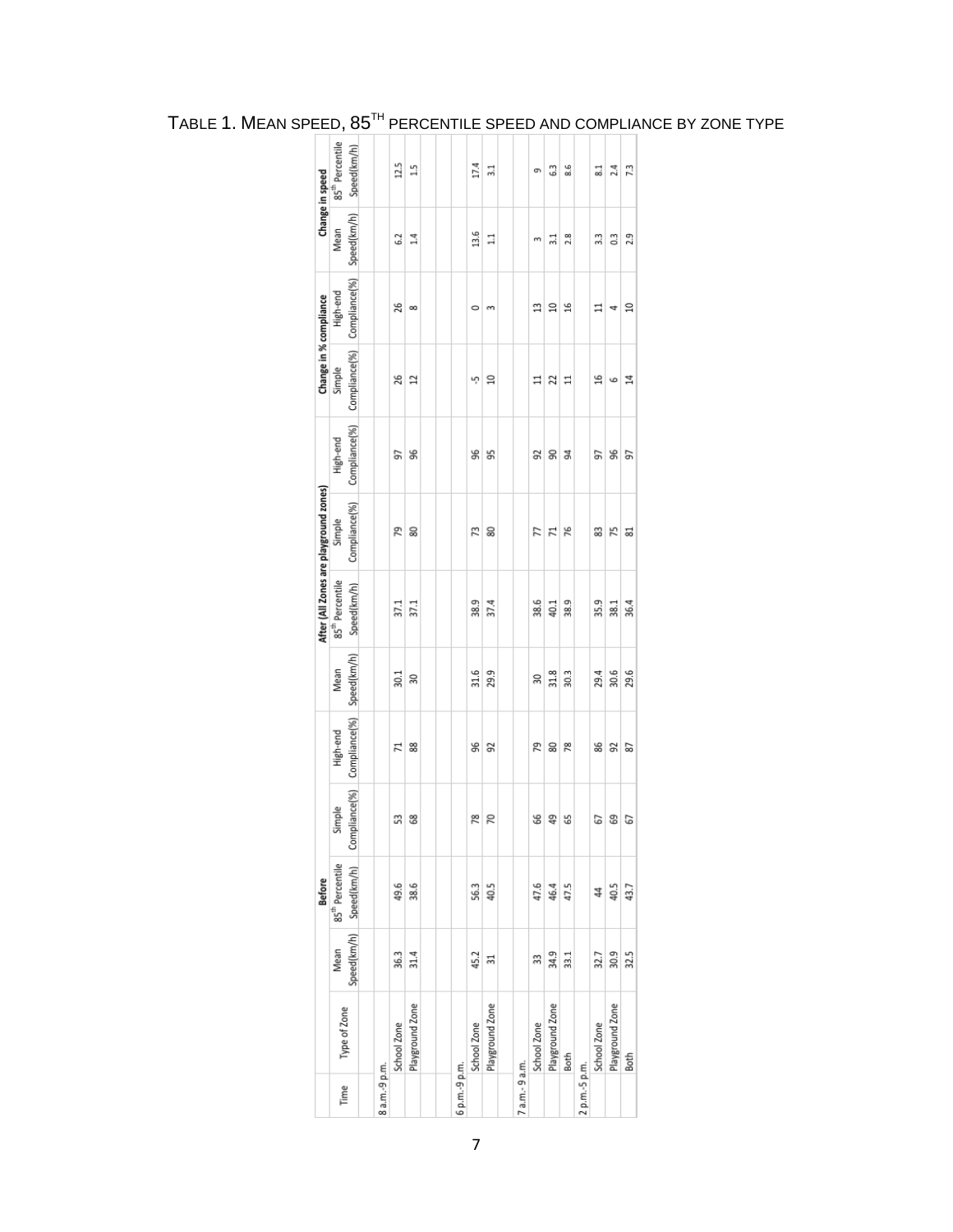Figure 1 and Figure 2 below depict cumulative percentage frequency curves for before and after harmonization, respectively. The simple compliance of speed (30 km/h) from 8 a.m.-9 p.m. in playground zones before and after harmonization was 68% and 80%, respectively, whereas the simple compliance in school zones before and after the changes was 53% and 79%, respectively. There was also an increase in the high end compliance (up to 10 km/h above the posted speed limit) after harmonization for both school and playground zones.



FIGURE 1. CUMULATIVE PERCENTAGE FREQUENCY CURVE FOR A) BEFORE AND B) AFTER THE CHANGES IN REGULATION IN PLAYGROUND ZONES FROM 8 A.M.-9 P.M.



FIGURE 2. CUMULATIVE PERCENTAGE FREQUENCY CURVE FOR A) BEFORE AND B) AFTER THE CHANGES IN REGULATION IN SCHOOL ZONES FROM 8 A.M.-9 P.M.

Figure 3 shows the cumulative percentage frequency curve from 2 p.m.- 5 p.m., which considers the speed data of both school and playground zones together. The simple compliance before and after harmonization was 67% and 81%, respectively. The highend compliance rate also increased after harmonization during the 2 p.m.-5 p.m. time period.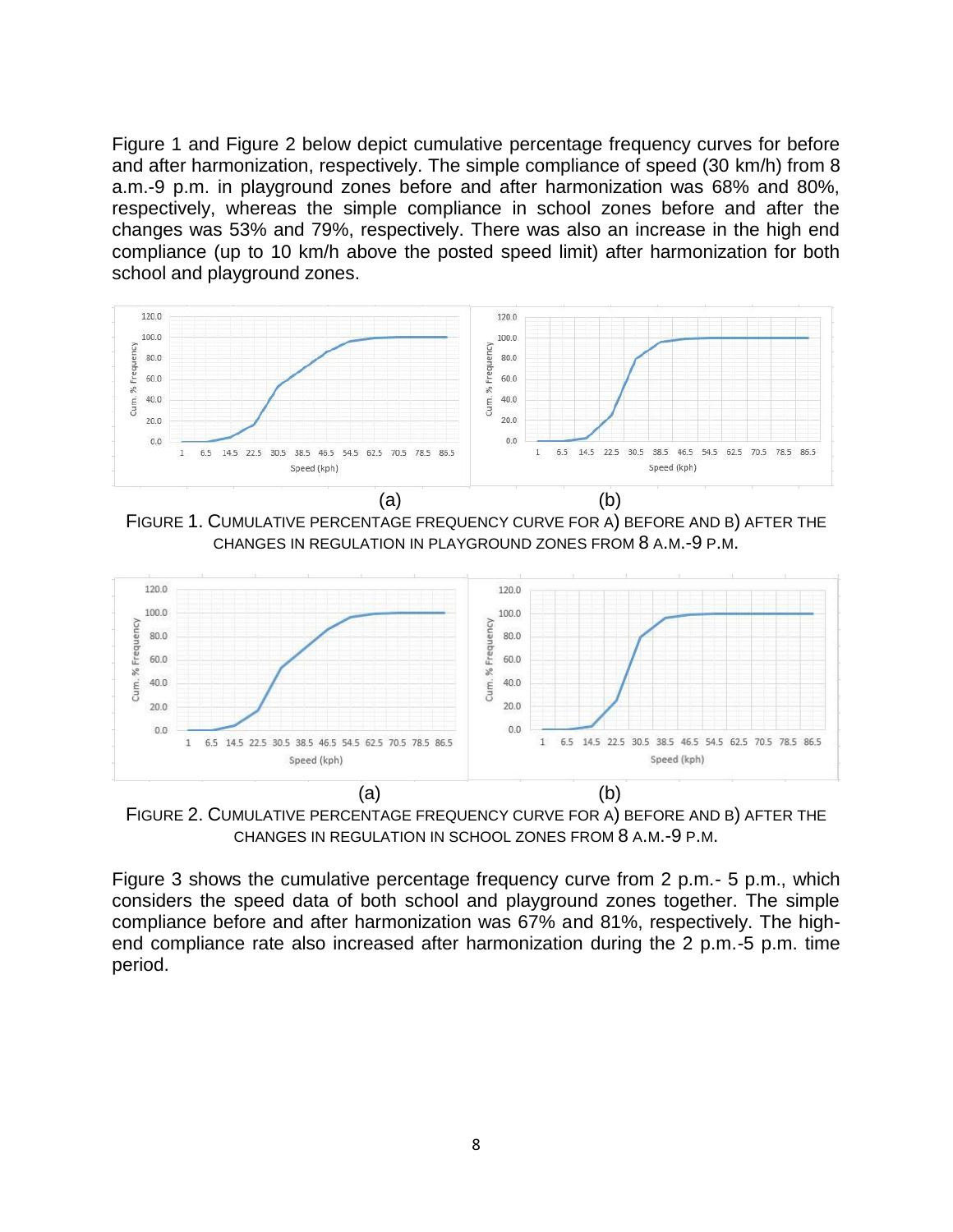

FIGURE 3. CUMULATIVE PERCENTAGE FREQUENCY CURVE FOR A) BEFORE AND B) AFTER THE CHANGES IN REGULATION IN BOTH SCHOOL AND PLAYGROUND ZONES FROM 2 P.M.-5 P.M.

The simple compliance and high-end compliance increased for all considered time periods of the day after harmonization for all scenarios (only school zones, only playground zones, and both together) except for only school zones for the time period 6 p.m.-9 p. m, which correspond to a reduction and a no change in the in the simple and high-end compliance percentages, respectively.

The speed study before and after the harmonization of school and playground zones showed a decrease in mean speed and standard deviation after the changes were implemented. The mean speed dropped from 35.9 km/h to 30.1 km/h, whereas the standard deviation dropped from 11.7 km/h to 6.7 km/h. Both the decrease in mean speed and standard deviation were statistically significant at a 95% confidence level. The speed compliance percentage also increased after harmonization except in school zones during the time period 6 p.m.-9 p.m. This exception may be because the speed limit was 50 km/h in school zones before the changes during the time period 6 p.m.-9 p.m., and it changed to 30 km/h after harmonization. The mean speed during this period decreased from 45.2 km/h to 31.6 km/h. This result showed that road users were aware of the changes and were following the new zone timing and speed. Overall, given the reduction in mean speed,  $85<sup>th</sup>$  percentile speed and speed compliance, it was concluded that the changes made to school and playground zones were successful in reducing speed and, therefore, increasing speed compliance.

### **6.2Before-After collision study**

As shown in Table 2, a total of 30 and 20 pedestrians were involved in collisions in both school and playground zones before and after harmonization, respectively. The number of collisions per million km of vehicle travel per year decreased from 0.115 before harmonization to 0.074 after harmonization.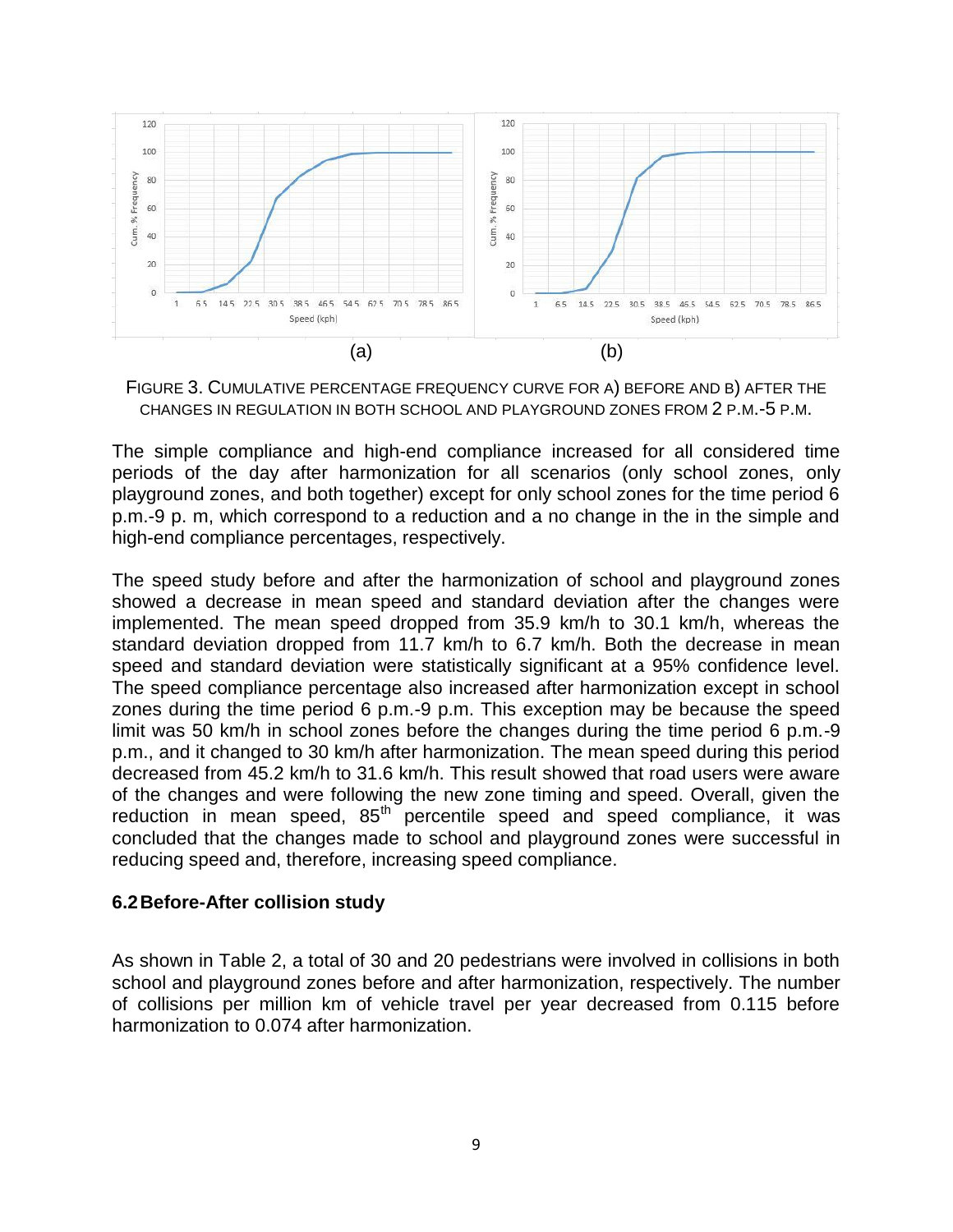|                                                                 |                          | School and playground zone pedestrian collision |
|-----------------------------------------------------------------|--------------------------|-------------------------------------------------|
|                                                                 | Before the Harmonization | After the Harmonization                         |
| Pedestrians Involved in Collision                               | 30                       | 20                                              |
| Total length of school and playground zones(km)                 | 457                      | 458                                             |
| Average daily Traffic in School and Playground Zone             | 1560                     | 1607                                            |
| Number of collisions per million vehicle km of travel per year  | 0.115288926              | 0.07444847                                      |
| Number of collisions per million vehicle km of travel per month | 0.00960741               | 0.006204039                                     |

### Table 2. Collisions in school and playground zones

A t-Test was used to check whether the number of collisions per million km of travel per month after harmonization was significantly less than before harmonization. The t- test showed that the null hypothesis, "mean scores were not significantly different," was rejected, which indicated that the number of collisions per million km of travel per months after harmonization was significantly less than before at a 95% confidence level. The results of the t-test are shown in Table 3.

Table 3. t-Test: before and after collision rates

|                                     | Variable 1 | Variable 2 |
|-------------------------------------|------------|------------|
| Mean                                | 0.009607   | 0.00062    |
| Variance                            | 6.31E-05   | 1.85E-07   |
| <b>Observations</b>                 | 12         | 12         |
| <b>Hypothesized Mean Difference</b> | 0          |            |
| Df                                  | 11         |            |
| t Stat                              | 3.913379   |            |
| $P(T \le t)$ one-tail               | 0.00121    |            |
| t Critical one-tail                 | 1.795885   |            |
| $P(T \le t)$ two-tail               | 0.00242    |            |
| t Critical two-tail                 | 2.200985   |            |

Before harmonization school zones ended at 5:00 pm and playground zones were in effect until one hour after sunset. The new regulation of the combined zones, commonly referred to as playground zones, was changed to end at 9:00 p.m. To accurately identify any changes in collision rates during the new time period for the zones, we conducted our analysis using the number of collisions in playground zones between 5:30 p.m. and 9 p.m. for both before and after harmonization. The decision to exclude collisions noted as 5:00 was based on some occurring a few minutes before or after 5:00 that are rounded to that time and a desire to examine collisions which were clearly in a time that changed.

As shown in Table 4, a total of 10 and 3 pedestrians were involved in collisions before harmonization and after harmonization, respectively, between 5:30 p.m. and 9 p.m. The number of collisions per million km of travel per year for this time period decreased from 0.038 before harmonization to 0.011 after the changes were implemented.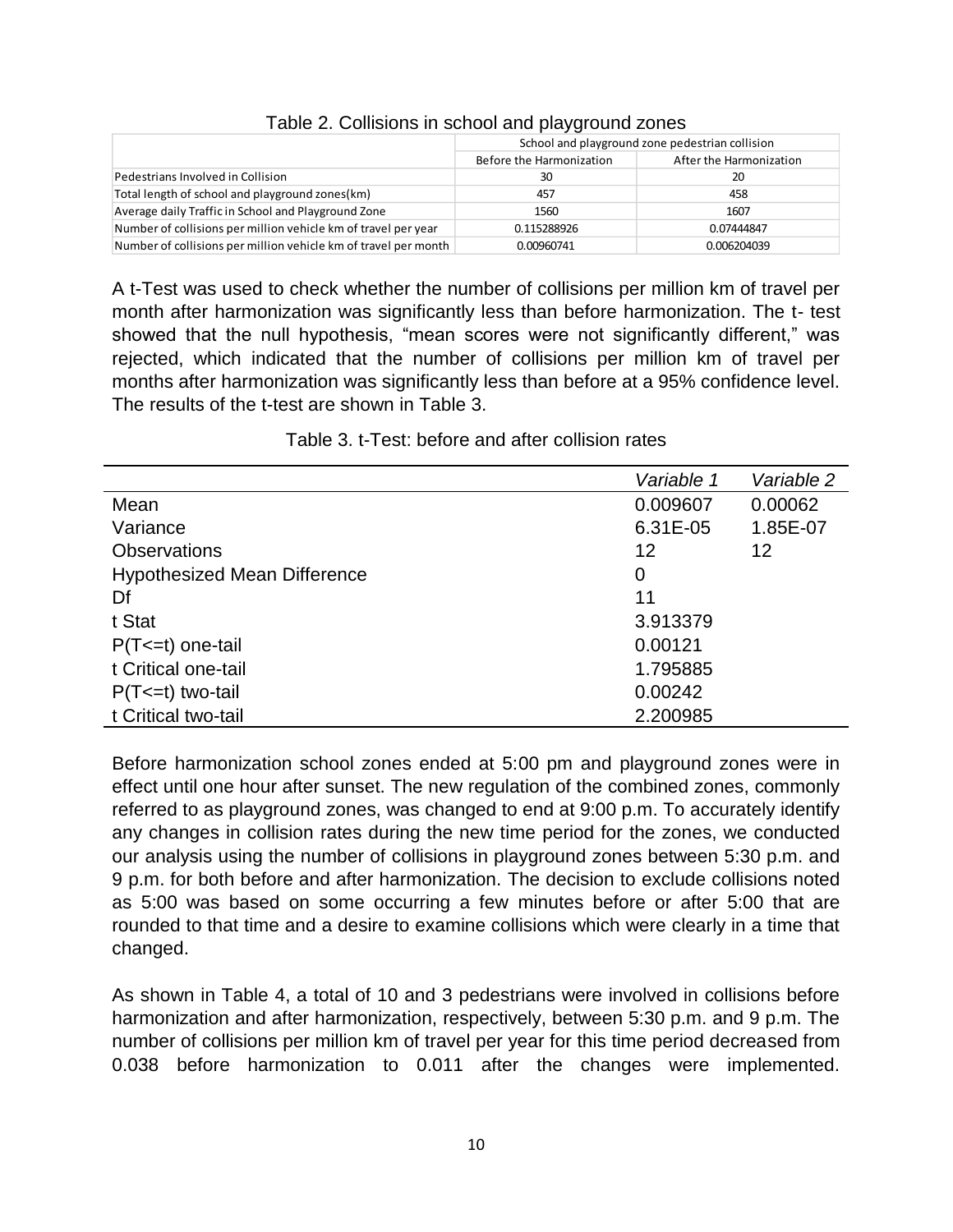#### TABLE 4. COLLISIONS IN SCHOOL AND PLAYGROUND ZONES BETWEEN 5:30 P.M. AND 9 P.M.

|                                                                 | School and playground zone pedestrian collision |                         |  |
|-----------------------------------------------------------------|-------------------------------------------------|-------------------------|--|
|                                                                 | Before the Harmonization                        | After the Harmonization |  |
| Pedestrians Involved in Collision                               | 10                                              |                         |  |
| Total length of school and playground zones(km)                 | 457                                             | 458                     |  |
| Average daily Traffic in School and Playground Zone             | 1560                                            | 1607                    |  |
| Number of collisions per million vehicle km of travel per year  | 0.038429642                                     | 0.01116727              |  |
| Number of collisions per million vehicle km of travel per month | 0.00320247                                      | 0.000930606             |  |

The t-test showed that the null hypothesis, "mean scores were not significantly different," was rejected, which indicated that the number of collisions per million km of travel per month between 5:30 p.m. and 9 p.m. after harmonization was significantly less than before harmonization at a 95% confidence level. The results of the t-test are shown in Table 5.

TABLE 5. T-TEST: BEFORE AND AFTER COLLISION RATES BETWEEN 5:30 P.M. AND 9 P.M.

|                                     | Variable 1  | Variable 2  |
|-------------------------------------|-------------|-------------|
| Mean                                | 0.00320247  | 0.000930606 |
| Variance                            | 1.29783E-05 | 5.35362E-06 |
| <b>Observations</b>                 | 12          | 12          |
| <b>Hypothesized Mean Difference</b> | 0           |             |
| df                                  | 19          |             |
| t Stat                              | 1.838101004 |             |
| $P(T \le t)$ one-tail               | 0.040867632 |             |
| t Critical one-tail                 | 1.729132812 |             |
| $P(T \le t)$ two-tail               | 0.081735263 |             |
| t Critical two-tail                 | 2.093024054 |             |

Comparing the number of pedestrians involved in collisions per km in school and playground zones, we can see from Figure 4 that most of the collisions are of minor severity. The number of pedestrians involved in fatal collisions was zero in all years except in 2014.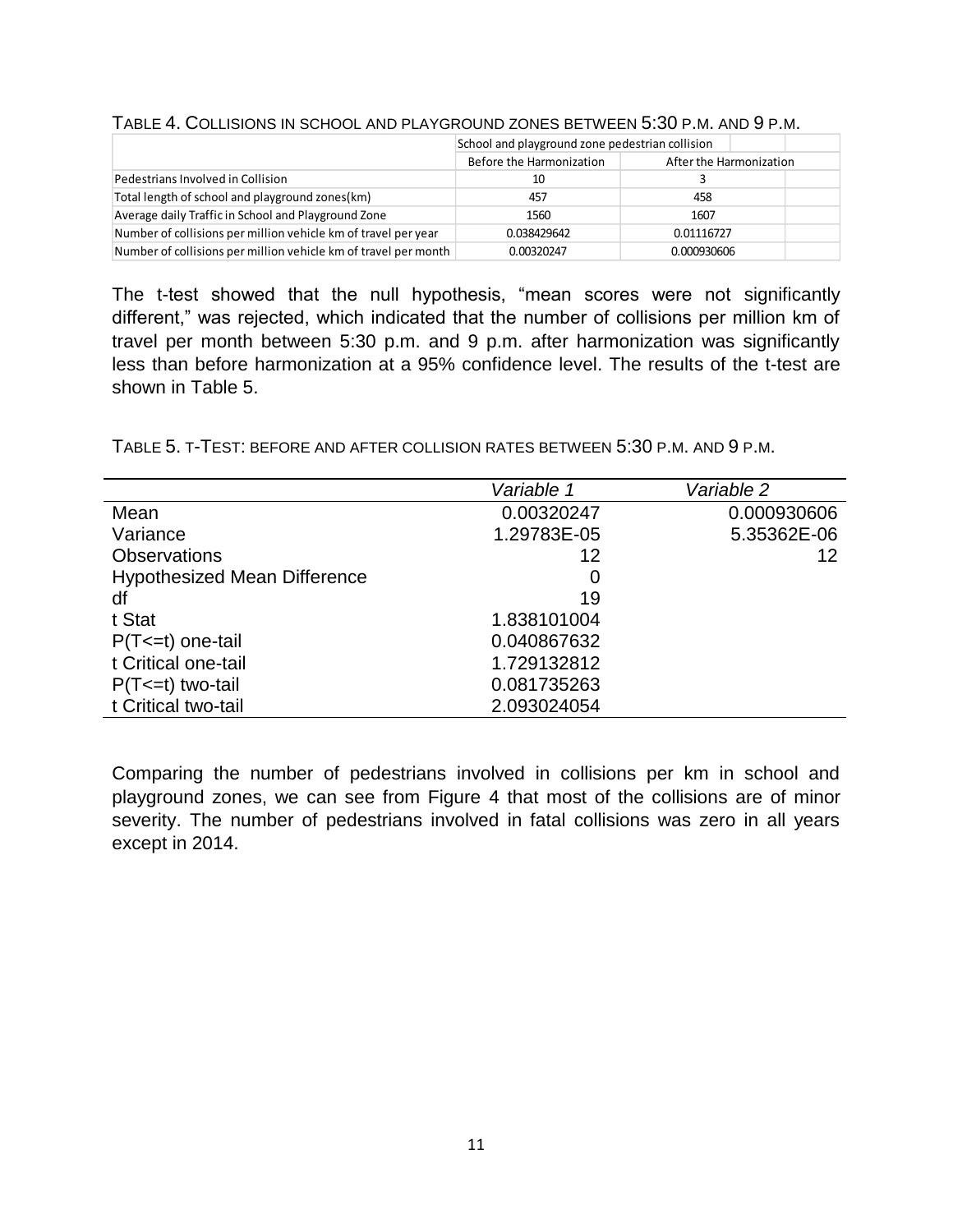

Figure 4. Pedestrians involved in collisions- Injury Type

As shown in Figure 5, more pedestrians were involved in collisions in school and playground zones between intersections or at unmarked crossings, compared to intersections with traffic controls such as stop signs, traffic lights or pedestrian crosswalks. More pedestrians were involved in collisions in 2013, which was the same result as for the number of pedestrians involved in collisions by injury type.



Figure 5. Pedestrians involved in collisions- Traffic Control

Figure 6 below shows the number of pedestrians involved in collisions per km in school and playground zones from 2009 to 2016 based on the road surface conditions. Surprisingly, more pedestrians were involved in collisions when the road surface was dry than when roads were covered with slush, snow, or ice. Possible explanations include drivers and pedestrians are generally more cautious in winter conditions or that there are more outdoor activities in school and playground zones in dry weather.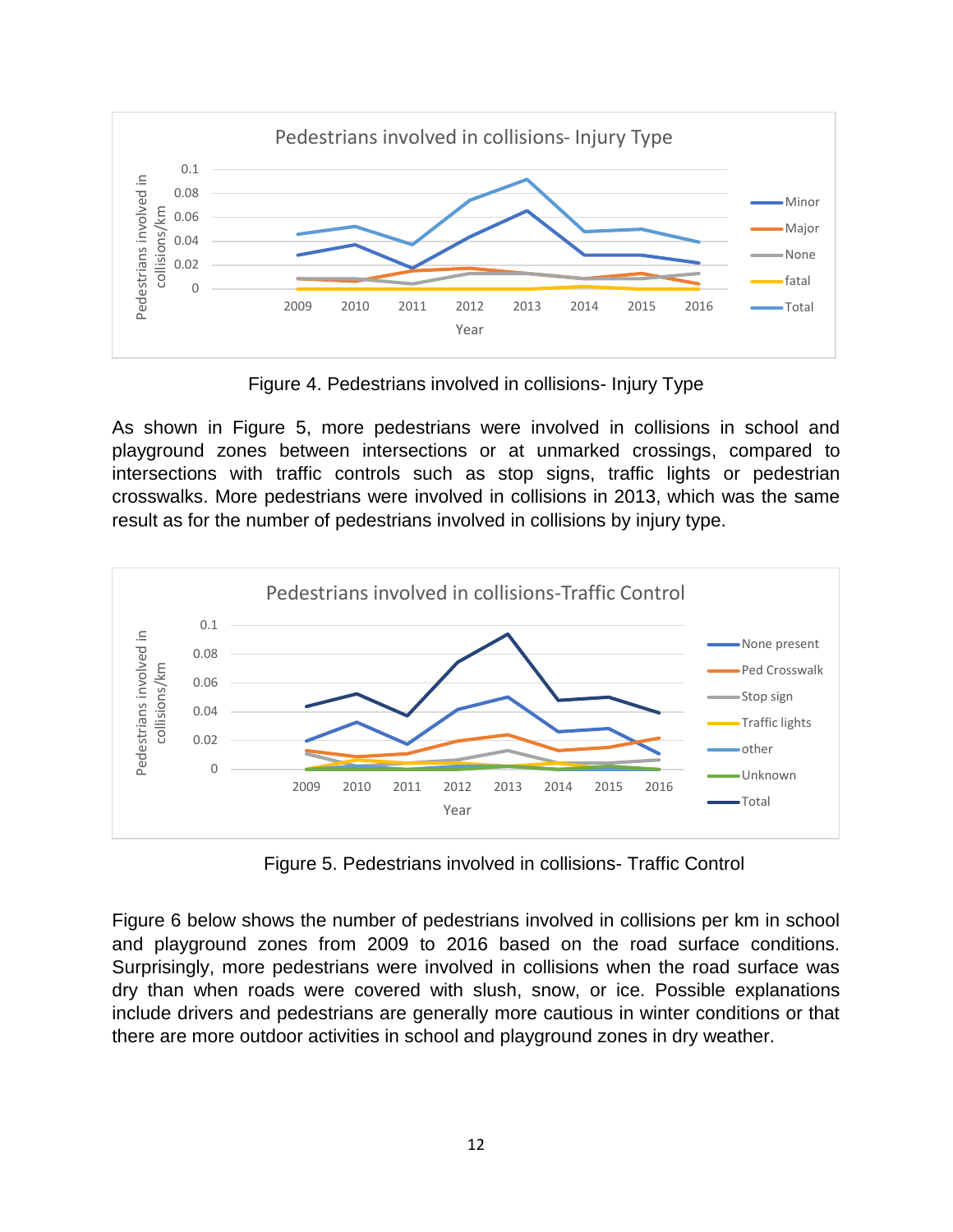

FIGURE 6. PEDESTRIANS INVOLVED IN COLLISIONS- ROAD SURFACE

We expect more children to use school and playground zones compared to adults, and therefore, they are at a higher risk in these areas (6). As shown in Figure 7, in 2013 there were more pedestrians 16 years old and under involved in collisions in school and playground zones compared to other years. As shown, the collision rate decreased in 2014 and 2015 after the harmonization of school and playground zones, but it increased slightly in 2016.



FIGURE 7. PEDESTRIANS 16 YEARS OLD AND UNDER INVOLVED IN COLLISIONS

As shown in Figure 8, the number of male pedestrians involved in collisions per km in school and playground zones was more than that of females from 2009 to 2013,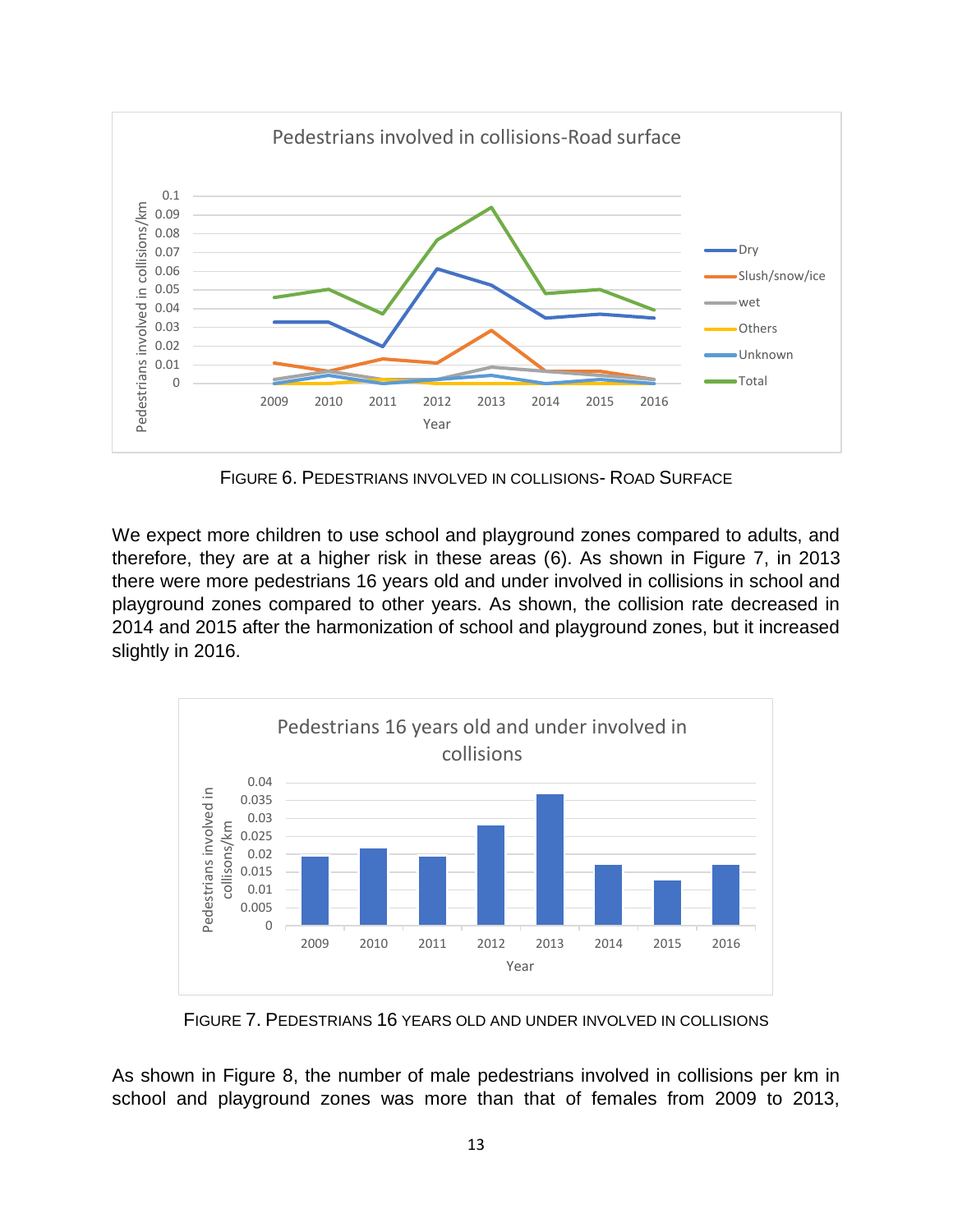

whereas the number of male and female pedestrians involved in collisions was almost equivalent in 2015 and 2016.

FIGURE 8. PEDESTRIANS INVOLVED IN COLLISIONS BASED ON GENDER

The collision study determined the changes in collision rates in school and playground zones before and after harmonization. The results showed that the collision rate decreased after harmonization: the collision rate dropped from 0.049 collisions per million km of vehicle travel per year to 0.011 collisions per million km of travel per year throughout the city. This change in the collision rate after harmonization was significantly less than that of before harmonization at a 95% confidence level. When the number of collisions per km from 2009 to 2016 in school and playground zones was observed, the rate was highest in 2013, which was possibly due to the high snowfall that year. The collision rate decreased after 2013; the new consistent zone times might have helped in terms of reducing the collision rate. In terms of injury type, most pedestrians involved in collisions had minor injuries and most collisions happened in locations with no traffic control. The results showed that the number of pedestrians under 16 years old that were involved in collisions was fewer 3 years after harmonization compared to 5 years before harmonization.

### **6.3Awareness survey**

School and playground zones are critical areas because there are more children and pedestrians in these zones. Both zones were combined into playground zones with one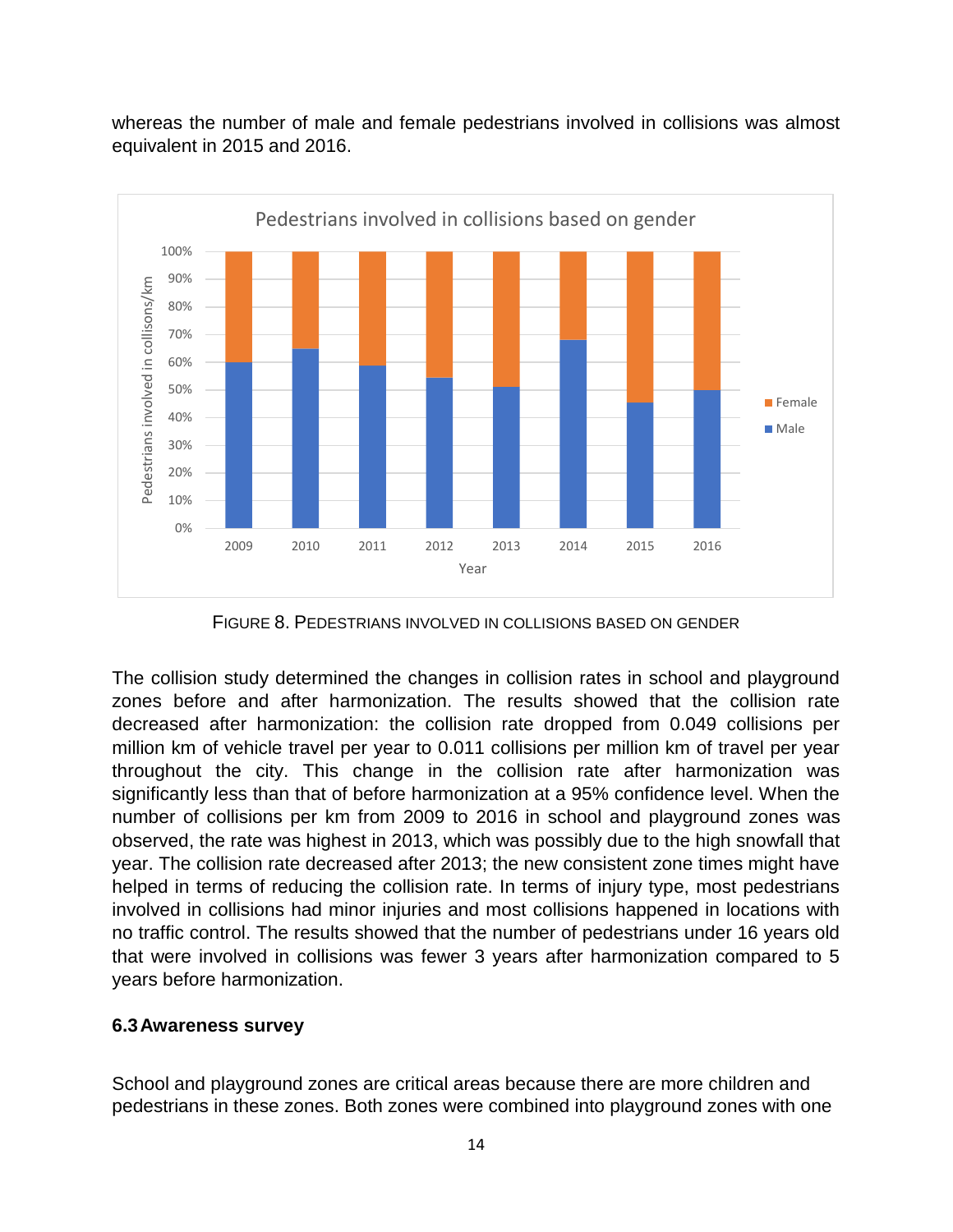consistent time from 7:30 a.m.-9 p.m. all year around with a speed limit of 30 km/h to improve safety in these zones. It is therefore necessary for all road users to be aware of the new changes in regulations. The revealed preference (RP) survey was conducted to determine people's awareness of the changes in regulations in school and playground zones.

Scenarios were provided to the respondents in the revealed preference survey. The survey included questions on demographic characteristics (age, gender, income, and education), driving characteristics, awareness of the current school/playground zone times, and agreement/disagreement on a few statements relating to the new changes made to school and playground zones.

The online survey was conducted with respondents from all over the city and was conducted between July 7, 2017 and July 14, 2017. The survey was sent to 2598 respondents, out of which 804 completed the survey and 139 started the survey but did not complete it. Only the completed responses were used for analysis.

Respondents were asked whether they agreed/disagreed with the changes made in school and playground zones. The results of the survey are shown in Figure 9. Sixty-six percent of the respondents strongly agreed or somewhat agreed that converting school zones to playground zones was a good idea, whereas 31% somewhat disagreed or strongly disagreed with the changes. Fifty-one percent of the respondents felt that there was improved compliance after harmonization and 21% did not know whether compliance had improved or not. Eighty-one percent of the respondents agreed that having one zone type with a set time made it easier for them to remember the times than having two separate zone types.



Figure 9. Users' perceptions on the changes made in school and playground zones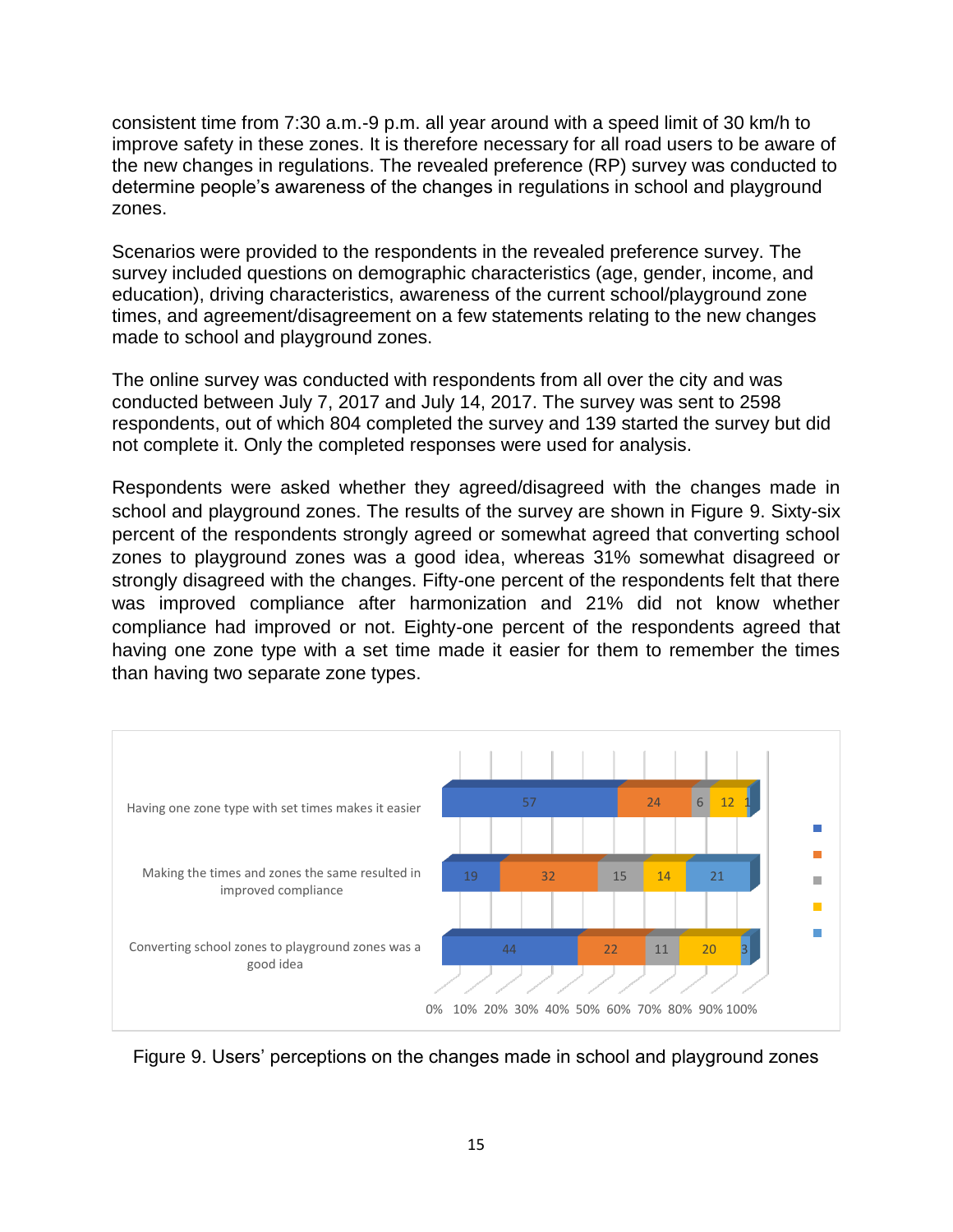Figure 10 shows the respondents' responses regarding the start time of school and playground zones for all days in a week. The results showed that around 58% knew the new start time of the school and playground zones which was an improvement over previous studies. For every day in the week, the results showed a similar trend.



FIGURE 10. START TIME OF SCHOOL AND PLAYGROUND ZONES

Figure 11 shows the respondents' awareness of the end time of school and playground zones for all days in a week. The results showed that approximately 73% knew the new end time of the school and playground zones. For every day in the week, the results showed a similar trend. More participants knew the end time of the school and playground zones compared to the start time.



FIGURE 11. END TIME OF SCHOOL AND PLAYGROUND ZONES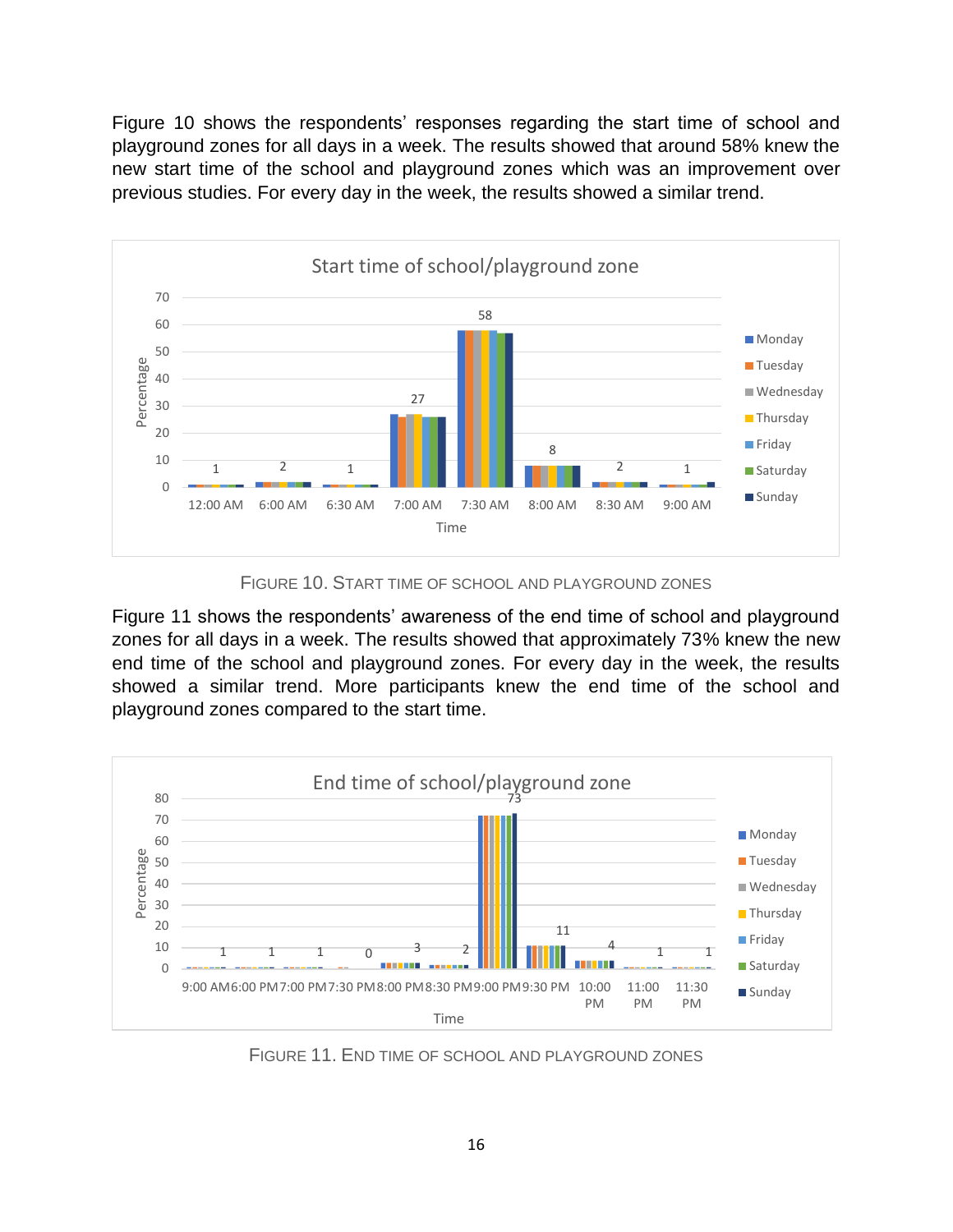From the results of the Improving Playground and School Zone Awareness project (1), completed in 2014 by the City of Calgary, 57% of the respondents knew the start time of the new zones, whereas 64% of the respondents knew the end time. Comparing the current survey results with the survey done in 2014, we can see an increase in awareness although there is room for improvement.

The main purpose of the survey was to understand the public awareness of the harmonization of school and playground zones. The results showed that 58% of respondents knew the exact start time of school and playground zones, whereas 73% knew the end time. Therefore, there was increased awareness after harmonization compared to people's awareness before harmonization as demonstrated by the results from the playground and school zone harmonization project completed in 2014 by the City of Calgary. Consequently, more people are now aware of the harmonization project although there is still room for improvement. Sixty percent of the respondents drove daily; therefore, almost all those who drove on daily basis knew the new zone times, whereas those who drove occasionally did not know the new zone times. Sixty-six percent of the respondents agreed that harmonization was a good idea, and 81 % felt that having one zone with consistent times made it easier for them to remember than having separate zones.

## **7 Lessons learned and future areas of study**

Based on the results of the evaluation, it appears that harmonization of the zone times and conversion of school zones to playground zones in Calgary had the desired effect of improving compliance and reducing uncertainty regarding when the zone is in effect. It is important to note that the observed reductions in speeds were accompanied by a reduction in collisions consistent with what we would expect based on literature. The experience in Calgary, though, may not translate as well to other municipalities who have not had a long history of zones and therefore a relatively high level of awareness and compliance to start with. Recent media has highlighted potential opposition to zones in municipalities where none existed previously. High quality data and evaluation of the effects is critical to support discussions about the tradeoff between speed/mobility efficiency and safety, particularly in these areas where we anticipate higher concentrations of vulnerable road users in the form of children who do not have the ability to judge speeds and gaps of oncoming traffic If they even look.

As municipalities across Canada discuss and move toward Vision Zero or other approaches with 'reasonable speeds' where the general speed limits within a municipality match the 30 km/h speed zones currently used in most playground and school zones, it will be interesting to evaluate the effect of playground and/or school zones or if they will become de facto playground and/or school areas if adjacent segments of roadway also operate at 30 km/h. One possibility to maintain the importance of the playground and school areas where there is a high concentration of children would be to work with legislators to have higher penalties and lower tolerances in these areas.